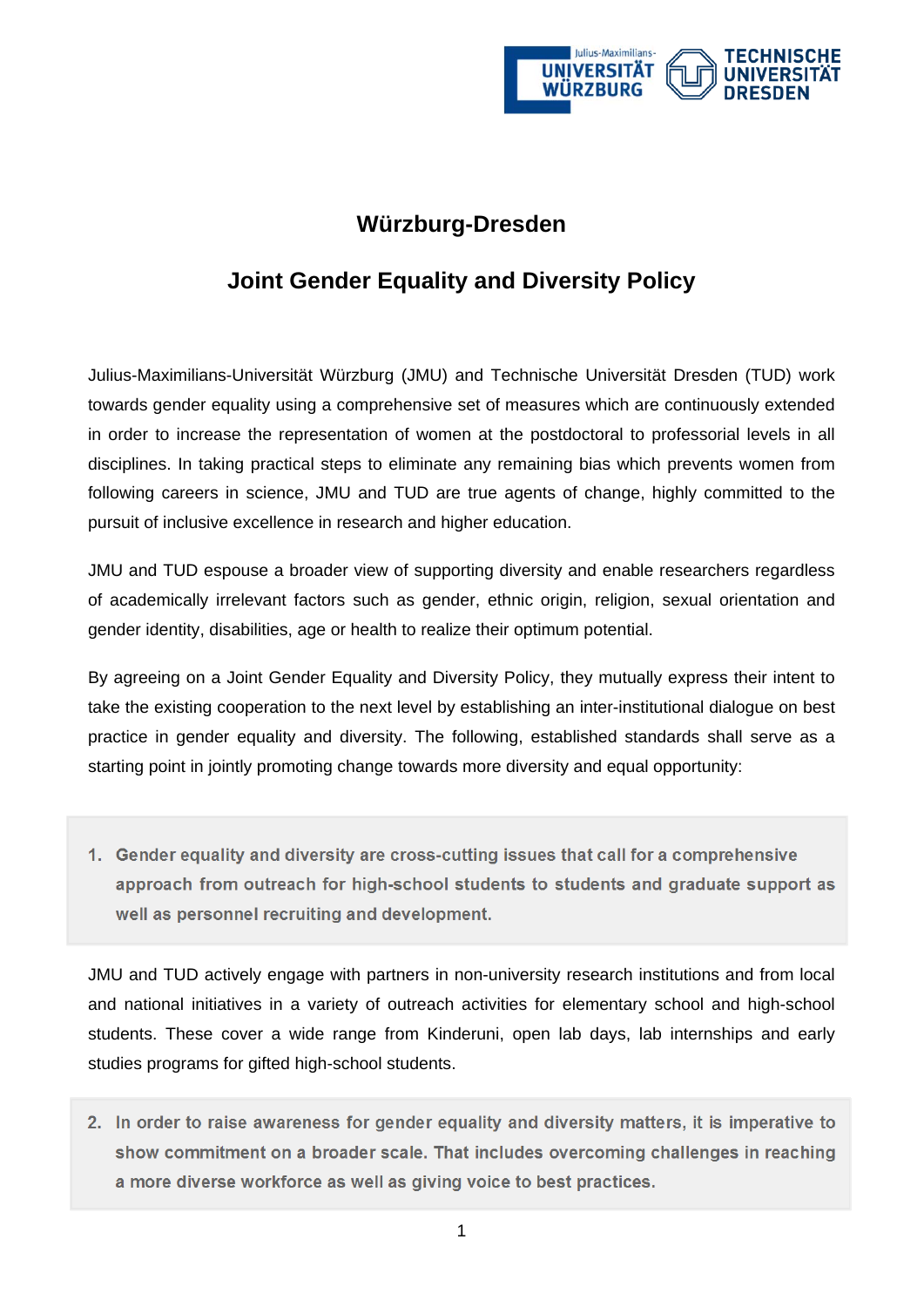JMU and TUD endorse national and European standards for Gender Equality and Diversity (e.g. Diversity Charta), partake in initiatives (e.g. "Familiengerechte Hochschule" certificate, Bavaria without Barriers, PROMI inclusive PhD program for handicapped students) that serve the purpose of inclusive excellence in higher education and research and defend the rights and responsibilities of their community members (as defined within, e.g., General Equal Treatment Act (ETA/ AGG), UN Convention on the Rights of Persons with Disabilities (UN CRPD)).

**3. All efforts need to be regularly assessed against core values and measures defined in comprehensive strategies and action plans towards Gender Equality and Diversity.** 

These are JMU's Gender Equality Plan (2015-2020) and TUD's Diversity Strategy 2030 as well as supplementary strategy papers regarding specific target groups, e.g. Equality Opportunity Concept, Action Plan TU Dresden on the implementation of the UN Convention on the rights of Persons with disabilities, integration agreements for employees with disabilities, the universities internationalization strategies and their target agreements, e.g. the audit "Familiengerechte Hochschule".

**4. Equal opportunities for all social groups are realized by tailored programs providing targeted support for the career trajectories of individuals.**

JMU and TUD provide dedicated service and support structures, e.g. comprehensive graduate support and personnel development programs, consulting for students and staff members with disabilities and chronic illnesses or programs to foster intercultural competence. Financial support schemes, first introduced for the qualification phase, are an important success factor today in keeping more female postdocs and habilitation candidates on the track for a professorship. JMU and TUD offer bridge funding for women in attaining the qualification for a professorship (e.g. TUD's Back to Research Grant and Maria-Reiche-Program, JMU's SCIENTIA bridge funds by the Women's Representative) often in combination with mentoring, coaching, workshops, and trainings schemes (SCIENTIA and WLP at JMU, Maria-Reiche-Mentoring-Program at TUD). JMU's recently implemented Gender Equality Academy interconnects personnel development programs for female scientists on all qualification levels – from PhD to principle investigator and professor.

**5. Establishing and sustaining gender equality and diversity is closely linked with active and responsible recruiting, transparent and performance-focused appraisal systems and positions that offer social and financial security.**